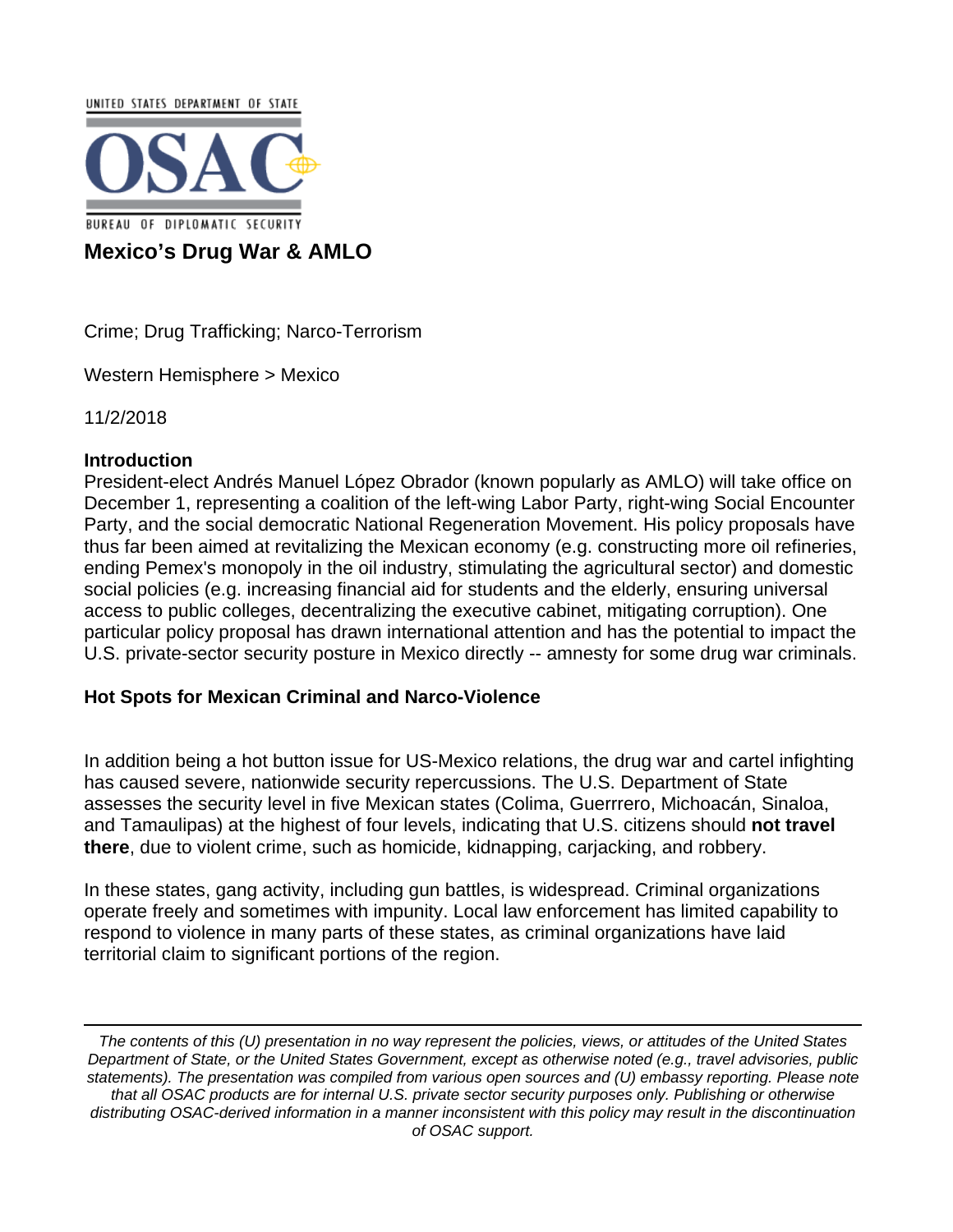

Due to the "kingpin" strategy against these criminal organizations by Mexico's past two administrations, many traditional cartels have fractured into smaller factions as their leaders were captured or killed. This led to violent fighting within and among these groups, which now compete against each other to annex key territories and lucrative trafficking routes.

Shootouts between organizations and with Mexican security forces are common, and have occurred outside of restaurants, at gas stations, and in various other public areas, significantly affecting Mexico's homicide rate and general security environment. The final homicide count of 29,168 made 2017 Mexico's deadliest year on record. With ongoing conflict through Mexico, the number of victims in 2018 is poised to overtake that record; there were over 13,000 homicides recorded in the first five months of 2018 alone.

# **AMLO's Drug Policy Outlook**

Andrés Manuel López Obrador has attempted to differentiate himself from previous Mexican politicians, which most likely contributed to his landslide victory in the 2018 presidential election. From the beginning of his campaign, AMLO sought to try a new tactic in fighting Mexico's cartels and drug-related violence. In his election victory speech, he stated, "The failed crime and violence strategy will change… We will address the root causes of crime and violence." Up until recently, there has only been speculation about his policy proposal for dealing with the ongoing issue. According to Forbes, his policy leanings became clearer when, on September 25, he applauded former President Ernesto Zedillo's statement that his hardline anti-drug policy had been a mistake. Zedillo's statement was part of the Global Commission on Drug Policy's new policy recommendation that suggests regulation rather than prohibition of some drugs.

AMLO's response to Zedillo, in addition to comments from incoming administrative officials, has driven belief in online news and analytic outlets that the President-elect will seek at least to decriminalize marijuana and some poppy cultivation early in his term. According to NPR, Mexico is the primary supplier of heroin to the U.S., and the world's third-largest producer of opium poppy.

According to Insight Crime, AMLO and his political advisers have now proposed ending the Mexican military intervention in the drug war, pardoning nonviolent drug offenders, and restructuring the justice system to increase prosecution rates. These policies, including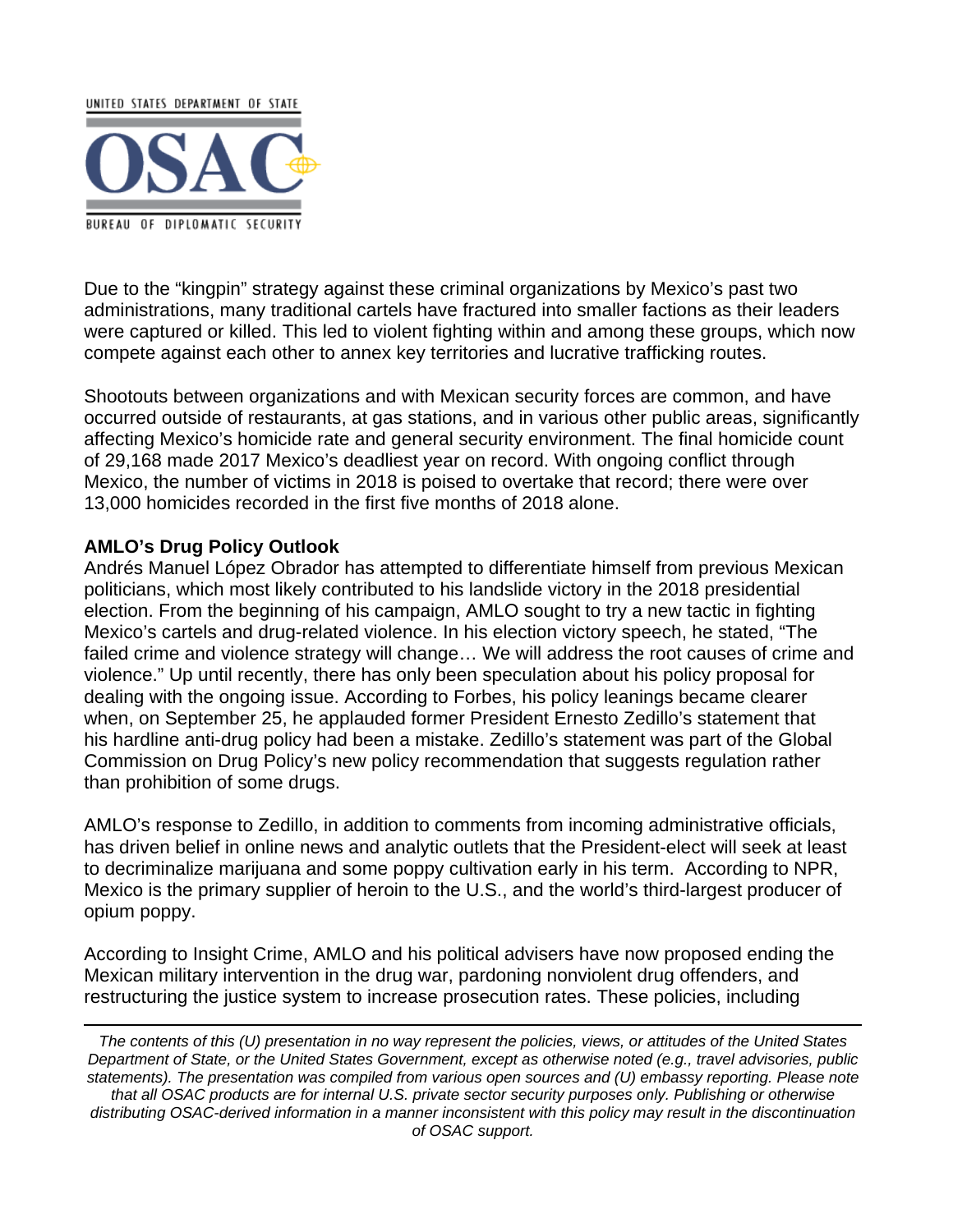

removing the military from as a police force, echo those promised in his failed 2012 election campaign, according to CNN. The so-called "transitional justice system" would include reduced sentences for criminals who cooperate with authorities on unsolved crimes. The future Interior Minister notes that this is one way that the new administration plans to tackle the 37,435 missing persons cases in the country that have accrued since 2014. Amnesty International notes that the actual number of missing persons is probably higher, because the official figures exclude cases classified as other criminal offenses such as hostage-taking or human trafficking.

#### **Concern for Impunity and the Impact on the U.S. Private Sector**

The promised amnesty deal with organized criminal groups and the pledge to investigate and prosecute corrupt politicians, many of whom are in business with the cartels, prompts concern about increased impunity for violent offenders. According to Al Jazeera, the public appears split between peace and reconciliation and a desire for justice and retribution. Moreover, the details of AMLO's proposed drug policy and how the President-elect intends to pardon the cartels without also pardoning corrupt politicians is not yet clear.

Nonetheless, narco-violence and cartel-associated crime remains one of most dangerous threats against U.S. private-sector interests in Mexico. While U.S. citizens are not necessarily the targets of cartel violence, they are often caught as innocent bystanders in "wrong-place, wrong-time" situations. More specifically, OSAC constituents have expressed concern about the following cartel-related crimes affecting their operations in Mexico:

 **Kidnapping and extortion:** The FBI investigated 116 kidnapping events in Mexico in 2017. Of the investigated cases, 81 were kidnappings for ransom, 25 were virtual kidnappings, and in 10 cases there was no ransom demand. Telephonic extortion typically involves an unknown perpetrator calling a potential victim to notify them that a friend or family member has been kidnapped. The perpetrator will then demand a ransom for their release. These schemes, which occur as many as 20,000 times a year, according to one source, have become increasingly sophisticated.

 **Assassinations of journalists and politicians:** During the 2018 general elections, a total of 774 attacks against politicians and 429 against non-elected officials were reported. These attacks resulted in the death of 152 politicians and 371 non-elected officials; of these, 48 were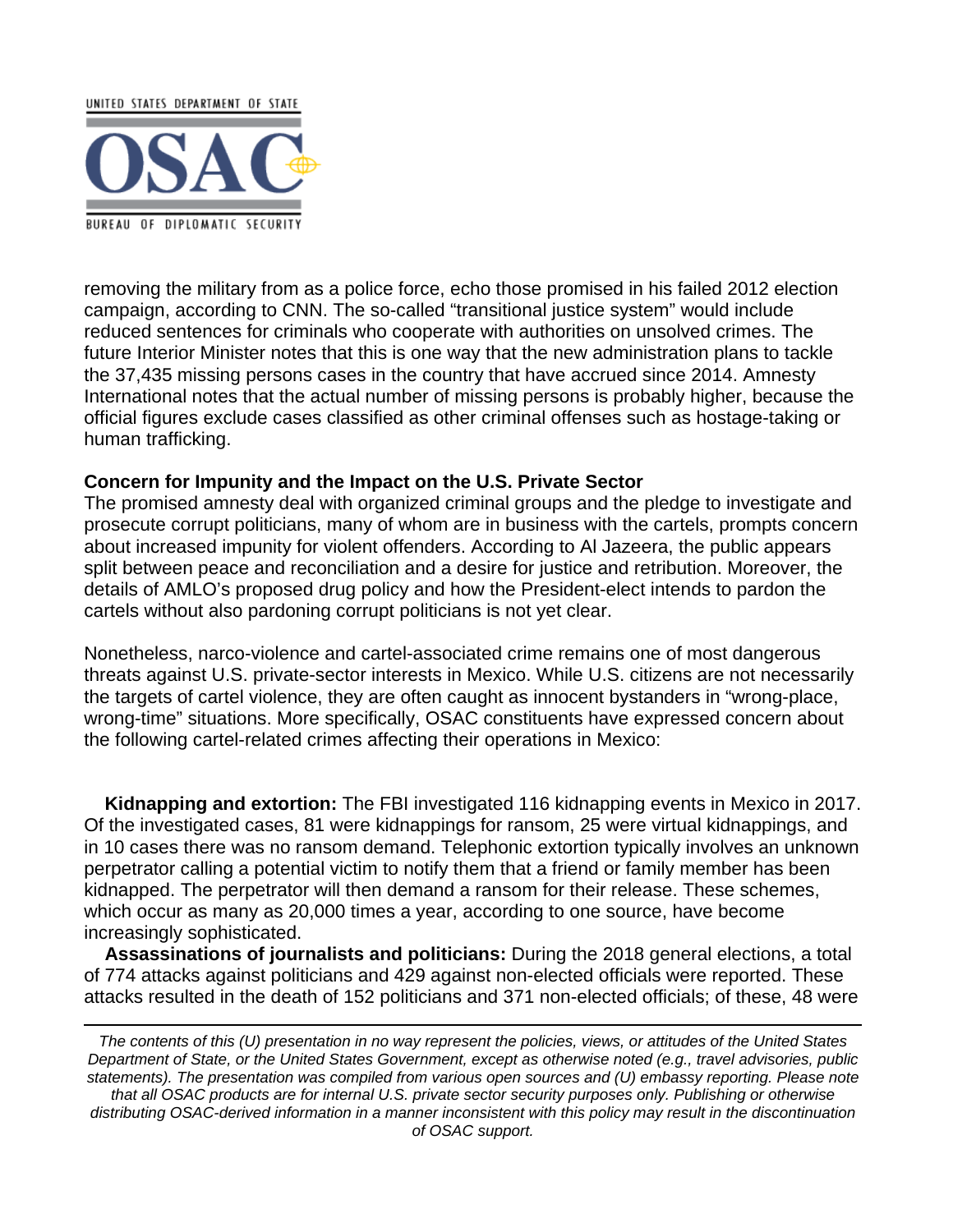

pre-candidates and candidates for elected positions. On Election Day alone, 138 assaults were reported and seven politicians were murdered. In comparison, nine murders occured during the entire 2012 election season.

 **Spillover intra-cartel violence:** Although Mexico employs strict gun-control laws, criminals are often armed with guns, which has resulted in the increase of homicide incidents in Mexico. While most of these homicides appeared to be targeted, criminal organization assassinations, turf battles between criminal groups have resulted in violent crime in areas frequented by U.S. citizens. Shooting incidents injuring or killing bystanders have occurred. In some states, members of these groups frequently maintain roadblocks and may use violence towards travelers.

 **Oil theft and pipeline taps:** Gaps in law enforcement have left many energy pipelines vulnerable to theft. In the first two months of 2018, more than 2,200 illegal taps were discovered along Mexican pipelines (an increase of 38% over the same period in 2017). Corruption may play a role in the theft of energy resources as well. Multiple mayors, as well as the former head of police, from the Mexican state of Puebla (one of the major regions for illegal tapping) have been arrested in the past year on grounds of involvement with, or protection of, a fuel-tapping ring.

 **Cargo theft:** SensiTech ranks the level of cargo crime in Mexico to be "severe," primarily due to supply chain threats posed by drug trafficking organizations and corrupt law enforcement personnel. According to one study, more than 3,300 incidents of cargo theft were reported during the first quarter of 2018.

#### **Additional Resources**

For additional information on this report and other questions on the security environment in Mexico, please contact OSAC's Western Hemisphere Team.

 OSAC Mexico Webpage U.S. Department of State Country Information: Mexico OSAC Annual Briefing 2017: Mexico's Deadliest Year on Record